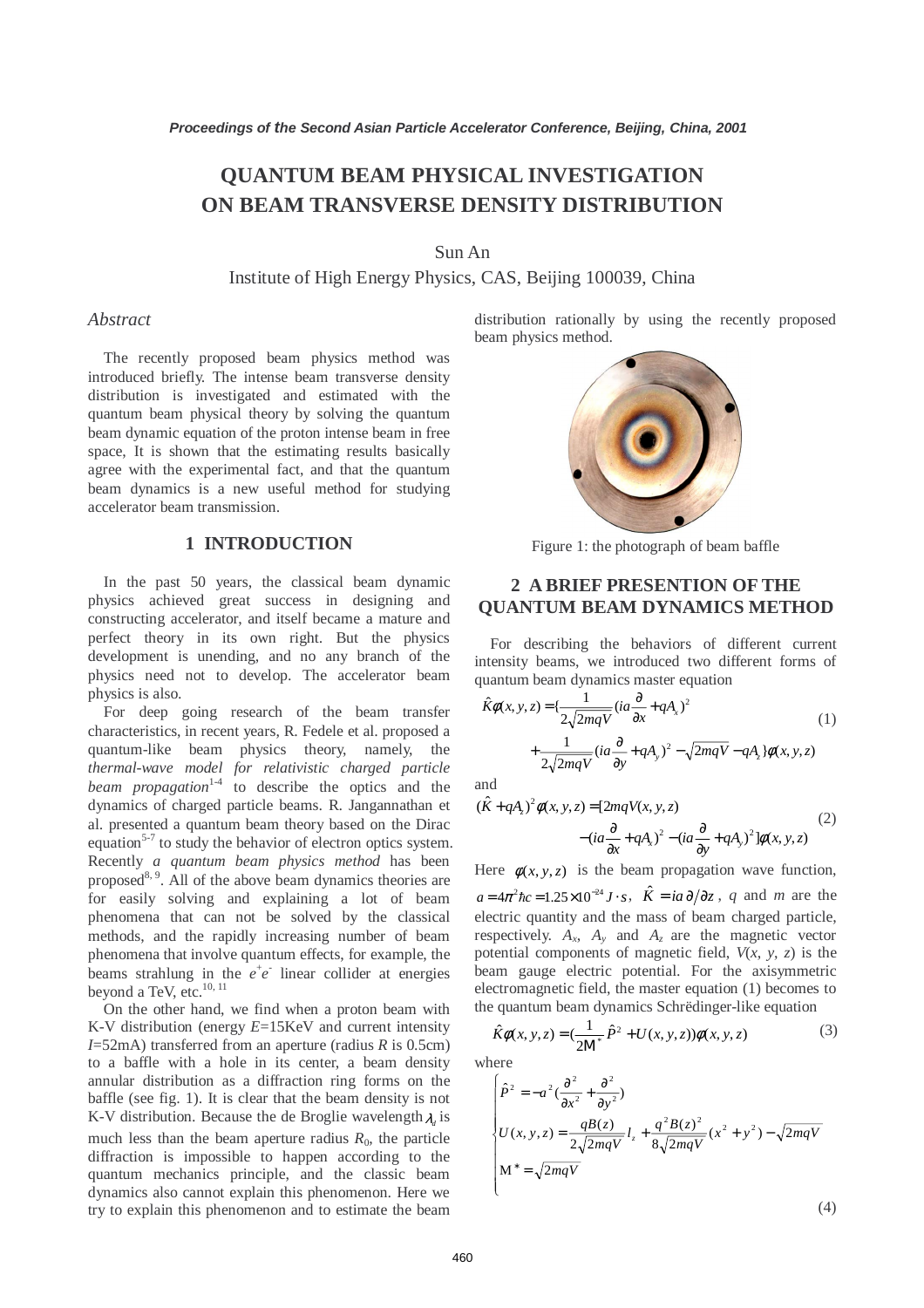The Equation (2) can be written as

$$
\hat{K}^{2}\phi(x, y, z) = [2mqV(x, y, z) + a^{2}(\frac{\partial^{2}}{\partial x^{2}} + \frac{\partial^{2}}{\partial y^{2}}) - qB(z)\hat{l}_{z} - \frac{1}{4}q^{2}B(z)^{2}(x^{2} + y^{2})]\phi(x, y, z)
$$
\n(5)

The normalized beam propagation function  $\phi(x, y, z)$ is in connection with the charged particle beam density distribution at space site (*x, y, z*). Let us denote by  $\sigma(x, y, z)$  and *N* the transverse density number of beam and the total number of particles at beam longitudinal position z, respectively, so the meaning of  $\phi(x, y, z)$  is given by the following relationship: 2

$$
\sigma(x, y, z) = N \cdot |\phi(x, y, z)|^2 \tag{6}
$$

Here the normalizing condition of  $\phi(x, y, z)$  is

$$
\iint_{-\infty}^{+\infty} \phi^*(x, y, z) \cdot \phi(x, y, z) dx dy = 1 \tag{7}
$$

Furthermore, the beam radius  $R(z)$  is defined as the half width of the beam transverse density, which is the Gaussian distribution:

$$
\int_{-R(z)}^{R(z)} |\phi(x, y, z)|^2 dx dy = 0.86
$$
 (8)

The particle track slope operators  $\hat{x}$ ,  $\hat{y}$  are defined as

$$
\hat{x}' = \hat{P}_x / P_z, \qquad \hat{y}' = \hat{P}_y / P_z \tag{9}
$$

 In addition, we can demonstrate that Liouville theorem is tenable in quantum beam physics according to the physics annotation of  $\phi(x, y, z)$ .

## **3 THE SOLUTION OF QUANTUM BEAM DYNAMICA EQUATION**

 Suppose that the intense beam is K-V distribution at the position of exit, the charged particle gauge electric potential  $V(x, y, z)$  can be written as

$$
V(x, y, z) = V_0 - \frac{I}{4\pi\varepsilon_0 vR^2} (x^2 + y^2)
$$
 (11)

 beam particle, *R* is the beam radius. Where  $V_0 = mv_0^2/2q$  is the gauge electric potential at axis *z*,  $\varepsilon$ <sub>0</sub> is permittivity of free space; v is the velocity of

 Substituting equation (10) and equation (11) into equation (5), we find

$$
\hat{K}^{2}\phi(x, y, z) = [a^{2}(\frac{\partial^{2}}{\partial x^{2}} + \frac{\partial^{2}}{\partial y^{2}}) - \frac{mqI}{2\pi\varepsilon_{0}VR^{2}}(x^{2} + y^{2}) + 2mqV_{0}]\phi(x, y, z)
$$
\n(12)

For the particle beam moving in the free-drifting space,  $\hat{K}$  is a conserved quantity. This means that

$$
\hat{K}^2 \phi(x, y, z) = P_z^2 \phi(x, y, z) \tag{13}
$$

and the beam propagation function can be expressed as  $\phi(x, y, z) = \phi(x, y)Z(z)$ , the equation (12) becomes

$$
\frac{\partial^2}{\partial z^2} Z(z) = -\frac{P_z^2}{a^2} Z(z)
$$
 (14)

 $\left[\frac{\partial^2}{\partial x^2} + \frac{\partial^2}{\partial y^2} - \frac{1}{a^2} \frac{mqI}{2\pi\varepsilon_0 vR^2} (x^2 + y^2) + \frac{1}{a^2} (2mqV_0 - P_z^2) \right] \varphi(x, y) = 0$ 2 2  $rac{\partial^2}{\partial x^2} + \frac{\partial^2}{\partial y^2} - \frac{1}{a^2} \frac{mqI}{2\pi\varepsilon_0 vR^2} (x^2 + y^2) + \frac{1}{a^2} (2mqV_0 - P_z^2) \rho(x, y) =$  $\frac{1}{x^2} + \frac{1}{\partial y^2} - \frac{1}{a^2} \frac{1}{2\pi \epsilon_0 v R^2} (x^2 + y^2) + \frac{1}{a^2} (2mqV_0 - P_z^2) \rho$  $(15)$ 

The solution of equation (14) is

$$
Z(z) = A\sin(\frac{P_z}{a}z + \theta) + B
$$
 (16)

Here  $A$ ,  $B$  and  $\theta$  are decided by the initial beam condition. If we define

$$
\frac{1}{a^2} \frac{mqI}{2\pi\varepsilon_0 vR^2} = C^4, \quad \frac{1}{a^2C^2} (2mqV_0 - P_z^2) = \lambda
$$
  
X=Cx, Y=Cy (17)

then the equation (15) becomes

$$
\left[\frac{\partial^2}{\partial X^2} + \frac{\partial^2}{\partial Y^2} - (X^2 + Y^2) + \lambda\right] \varphi(X, Y) = 0 \tag{18}
$$

This is a self-conjugate equation, which has the convergence solution under the condition  $x \rightarrow \pm \infty$  and  $y \rightarrow \pm \infty$ ,  $\varphi(X, Y) \rightarrow 0$ . These conditions are enough for researching particle beam. The equation (18) with these boundary conditions is just the Schrëdinger equation of two-dimensional isotropic harmonic oscillator, its solution is

$$
\varphi_{m,n}(x, y) = N_{m,n} \exp[-C^2(x^2 + y^2)/2]H_m(Cx)H_n(Cy)
$$
\n(19)

where  $N_{m,n} = C / \sqrt{2^{(m+n)}} m! n! \pi$  is the normalization constant with state number *m*, *n*=0, 1, 2, 3…, and eigenvalue  $\lambda = 2(m + n + 1)$ .  $H_m(Cx)$  and  $H_n(Cy)$  are the Hermitian multinomials. Function  $\varphi(x, y)$  has the orthonormality and completeness. The solution of equation (12) can be written as

$$
\phi(x, y, z) = \sum_{m,n=0}^{\infty} c_{m,n} \varphi_{m,n}(x, y) Z(z)
$$
\n(20)

where  $\sum_{m,n} c_{m,n}^* = 1$  $n=0$  $\sum_{m,n}^{\infty} c_{m,n}^{*} c_{m,n} =$ = ∗ *m n*  $c_{m,n}^* c_{m,n} = 1$ .

### **4 ESTIMATION TO BEAM TRANSVERSE DENSITY**

 According to quantum mechanics theory of harmonic oscillator, state *m* and *n* have the following relationship with the transverse position  $(x, y)$ ,  $m = (C^2x-1)/2$  and  $n = (C^2 y - 1)/2$ . Submitting definition of *C* into last relationship, we obtain

$$
\begin{cases}\nn = \frac{1}{2a} \left(\frac{mqI}{2\pi\varepsilon_0 vR^2}\right)^{1/2} x^2 - \frac{1}{2} \\
m = \frac{1}{2a} \left(\frac{mqI}{2\pi\varepsilon_0 vR^2}\right)^{1/2} y^2 - \frac{1}{2}\n\end{cases} \tag{21}
$$

 For the proton beam with *E*=15KeV, *I*=52mA and *R*=0.5cm, its first state number *m* and *n* corresponding transverse position  $(x, y)$  is shown in table 1.

 According to the definition of beam transverse density, we find

and